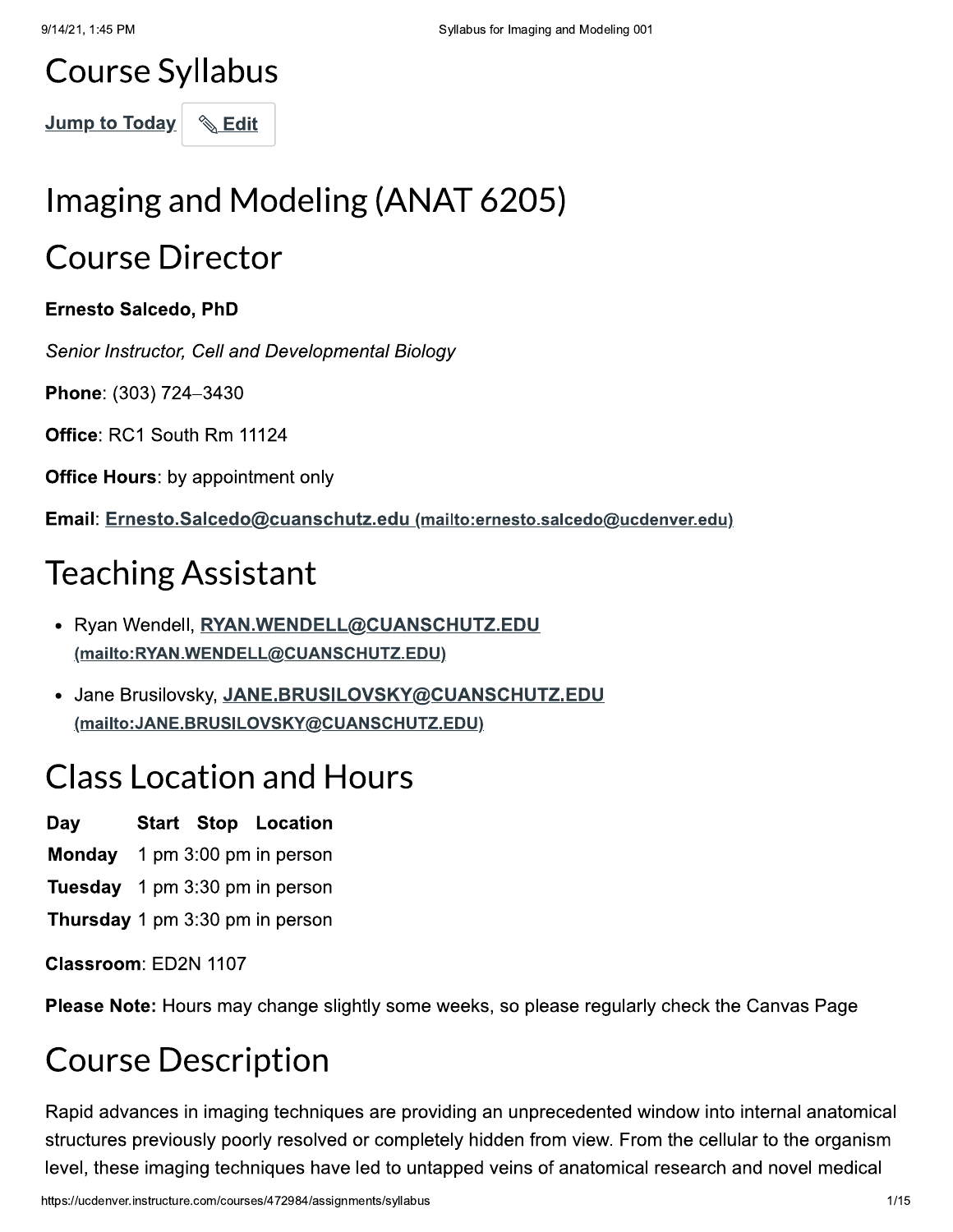diagnoses. However, these techniques can also result in gigabytes and even terabytes of imaging data as they typically employ new high-throughput technologies. Structures of anatomical interest may be buried deep in this collection of digital data and may require advanced computational techniques coupled with manual annotation to excavate the structures of interest and illuminate a living world that is so often hidden from us.

Successful Anatomical Scientists and Medical professionals wishing to capitalize on these cutting-edge technologies must become proficient not only in the current state of imaging modalities and their future direction but in the language of the digital images themselves: the underlying ones and zeroes from which these image datasets are built.

In this course, we will cover the basic properties of digital images and learn basic image acquisition, processing, segmenting, modeling and rendering workflows using several industry standard software packages including MATLAB, Fiji, Blender, and 3D Slicer. We will also survey the current state, strengths and weaknesses of major imaging modalities from digital microscopy to magnetic resonance imaging by exploring sample image datasets from each of these modalities. Examples of these modalities will then be used for problem-based-learning tasks.

# **Hardware and Software Requirements**

You are required to bring a laptop to class EVERY day. Most class exercises, labs, assignments and assessments will be performed on the laptop.

**IMPORTANT: We will be using MATLAB** (https://www.mathworks.com) from DAY ONE. Be sure to have it installed on your laptop before you come to the first day of class.

## **Minimum Laptop Requirements**

You will need a decently equipped laptop that can handle the large image datasets and software packages that we will use in class. Please refer to the following guidelines when considering whether your current laptop is up to muster.

## Critical

- 64-bit dual core CPU (Intel Core i5 or equivalent)
- 8 GB RAM minimum (16 GB strongly recommended, especially for Mac computers)

### **Highly Recommended**

- 64-bit quad core CPU (Intel Core i7 or equivalent) or higher
- 32 GB RAM
- OpenGL-compatible graphics card (with at least 2 GB memory)
- 256 GB (or larger) SSD drive (solid state drives are much faster than ordinary drives, but hold less data)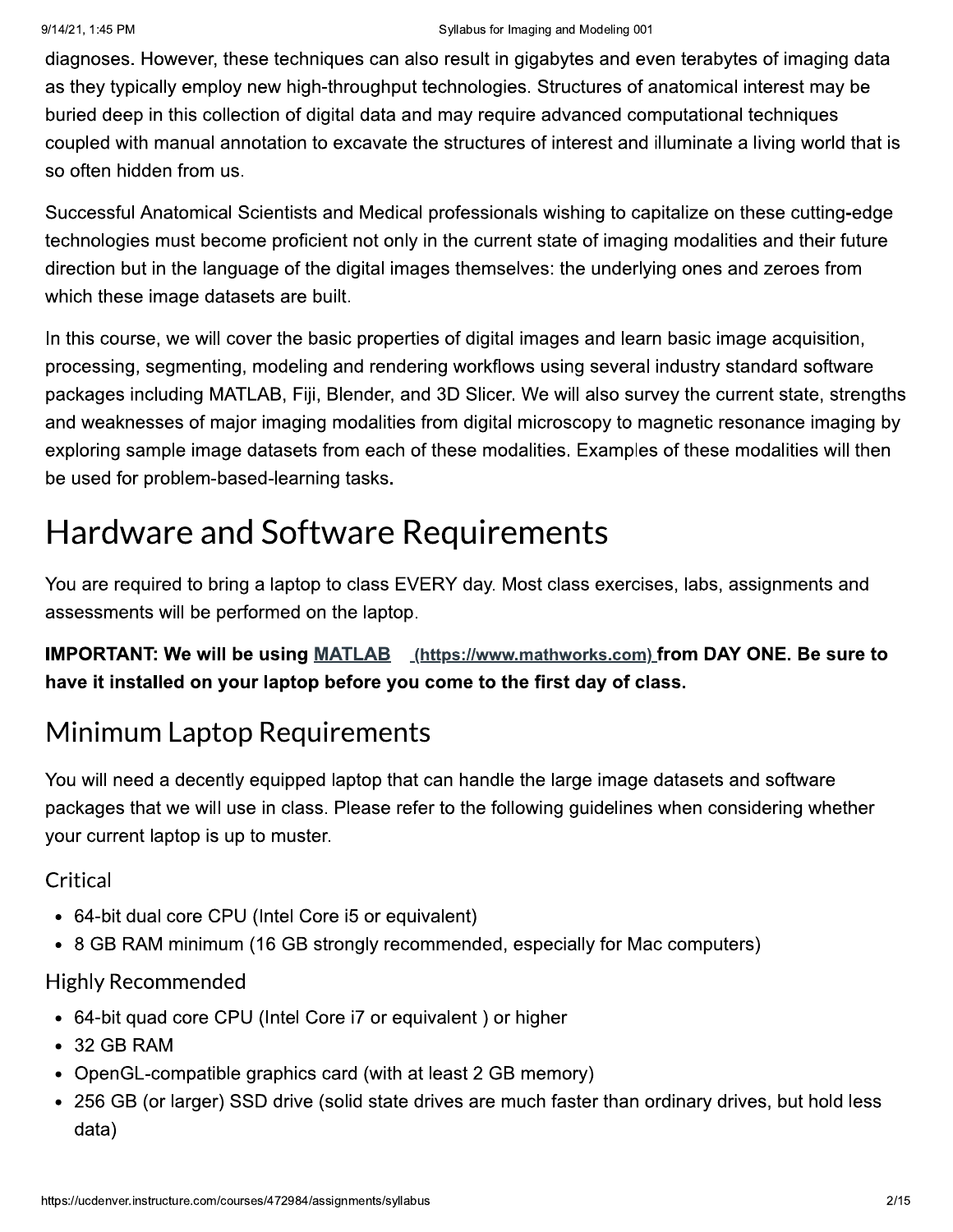9/14/21, 1:45 PM

#### Syllabus for Imaging and Modeling 001

PLEASE NOTE. If your laptop does not meet the minimum requirements, you will likely have difficulty completing class exercises and course assignments, especially the **Final Course Project**.

**Upgrading suggestions:** RAM is one of the easiest and cheapest upgrades that you can make to a laptop. Say, for example, you already have a 64-bit dual core processor, but you only have 4 GB of RAM: it is often very inexpensive to upgrade to 8 GB and is something that you can usually do yourself... unless you have a recent Mac, in which case you may be stuck, as recent models of mac laptops cannot be upgraded. Click on this link (http://www.cnet.com/how-to/how-and-when-to-upgradeyour-macs-ram/) to find out which Macs can be upgraded.

**Buying Recommendations: Pay for additional CPUs before you pay for the RAM, but make sure that** you have the minimum 8 GB RAM. An SSD drive is also very nice (because it's much faster), but they're expensive and typically don't hold as much data as a normal hard drive. If you are buying a new computer and have always used a Mac, or if you are OS-agnostic, then I strongly recommend that you buy a Mac. I use a Mac and know how to troubleshoot Macs if weird hardware or operating system issues come up. You can find great refurbished deals from Apple here (https://www.apple.com/ushed/shop/refurbished). If you love and are more comfortable with Windows, then stick with a Windows machine, but I have less experience with Windows Machines and you will have to troubleshoot any weird hardware issues that crop up on your own (or at the Windows store).

Laptop preparation. All computers slow down over time. If you have had your laptop for a while, now is the time to clean it up. Remove old documents and applications. Run computer optimization tools like CleanMyMac or Cocktail (for the Mac.) or **lolo System Mechanic** 

(https://www.iolo.com/downloads/download-system-mechanic/?

mid=25039&ranMID=25039&ranEAID=kXQk6\*ivFEQ&ranSiteID=kXQk6.ivFEQ-jV0gc.4h8B1ya9Tp9r2HTQ) for the PC. Install backup software and BACK UP YOUR COMPUTER. Remember, a file doesn't really exist unless it can be found in three different locations(e.g. on your computer, on a backup drive, and on another backup drive that is in a different location from the first drive).

## **RECOMMENDED EXTRAS**

- A three button mouse visualization software often employ that third mouse button for additional functions.
- An External Hard drive and backup software. Back up your laptop OFTEN. Laptops love to fail critically before major deadlines
- A second Monitor: to watch Zoom lectures from home while you follow along on your computer. There are reasonably priced 21" monitors on Amazon right now for less than a hundred dollars. A larger, 27" monitor is around \$200. You could also potentially screencast your phone to your TV and watch zoom on the TV while you work on your laptop. Check out this link (https://www.pocketlint.com/apps/news/151726-how-to-get-zoom-on-your-ty) or google "screencast phone to TV"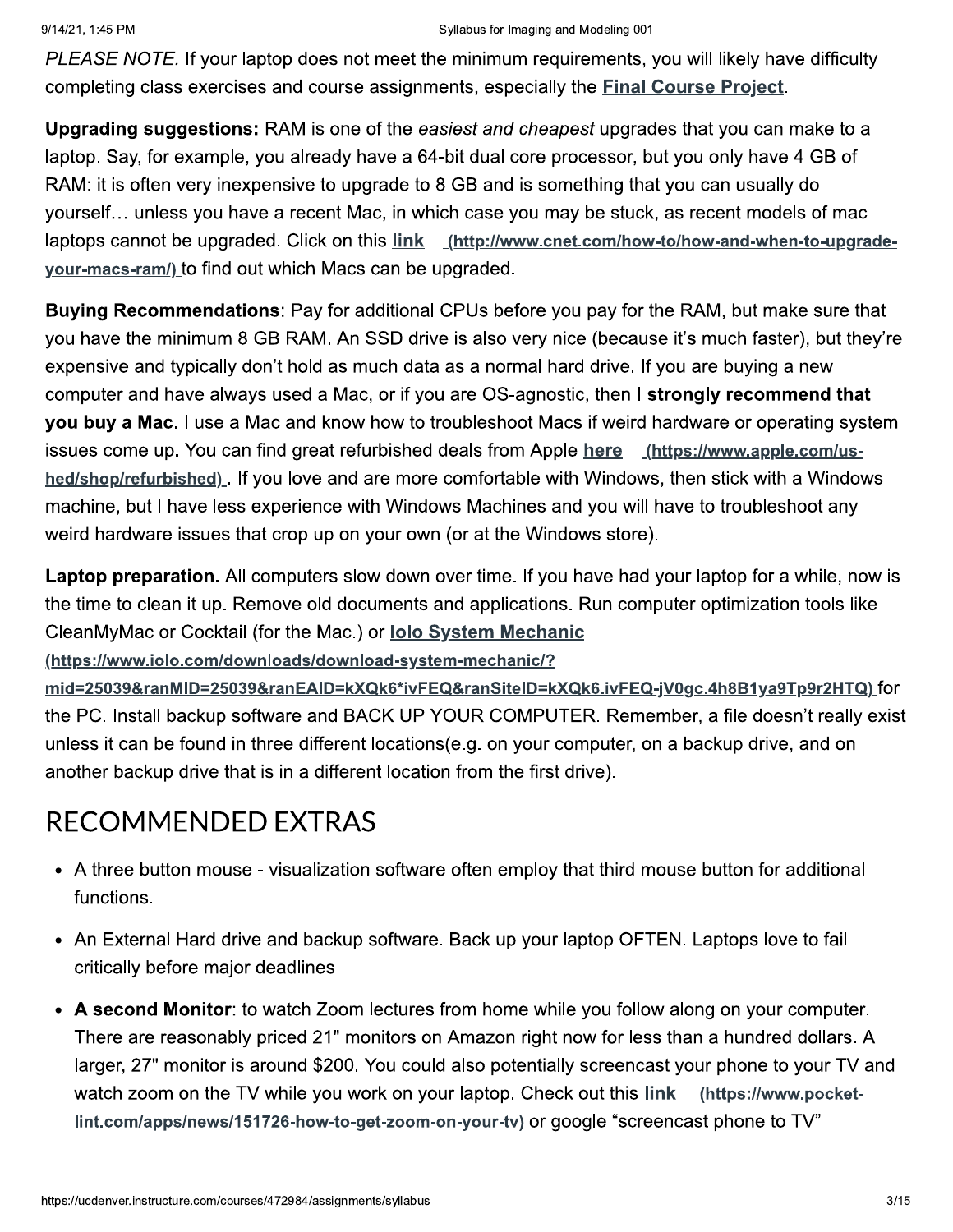## **Required Software**

- MATLAB (https://www.mathworks.com) Free to you, site license available. See here (https://olucdenver.sharepoint.com/matlab/Pages/default.aspx) for installation instructions.
- Zoom to watch online lectures. Get your zoom license here: https://ucdenver.zoom.us/ And be sure to use your CU Anschutz credentials to create your account
- Fiji (http://fiji.sc/Fiji) Free. Download from here (http://fiji.sc/Fiji).
- **3D Slicer** (http://www.slicer.org) - Free. Download from here (http://www.slicer.org)
- Blender <u>(https://www.blender.org)</u> - Free. Download from here (https://www.blender.org)

# **Course Outcomes and Learning Objectives**

The course is divided into four major units, the first three of which will be assessed based on the following learning objectives.

- 1. Unit 1: Basic Programming, Digital images, and Image processing. The major learning objectives for this unit are as follows:
	- Define variable, function, and syntax as they relate to computer programming.
	- Assign values to variables in MATLAB and pass these variables into basic functions in MATLAB
	- ∘ Explain the base-2 (binary) numeral system and be able to count in binary.
	- Describe how computers store information using bits and bytes.
	- Be able to generate simple MATLAB scripts and use control elements to input and process data
	- Perform basic measures of central tendency (mean, median and mode) and display measurements as scatter, box, or bar plots (with error bars)
	- Perform basic statistic comparisons such as calculating the confidence interval, or perform parametric and non-parametric tests such as t-tests or correlations
	- Open and properly display any image using MATLAB or Fiji
	- Perform basic digital image processing using MATLAB or Fiji
- 2. Unit 2: Visible Light. The major learning objectives for this unit are as follows:
	- Describe electromagnetic radiation and define the frequency range of visible light
	- Describe the basic properties of a simple lens and explain how a lens forms an image
	- Describe the anatomy of the human eye and explain how the eye forms and detects images.  $\circ$
	- Explain the difference between photopic and scotopic vision and explain how the eye detects color.
	- Explain how an image sensor forms an image in a digital camera
	- Explain how a light microscope works and detail the differences between light, fluorescence, and confocal microscopy
	- Explain the difference between a grayscale and an RGB image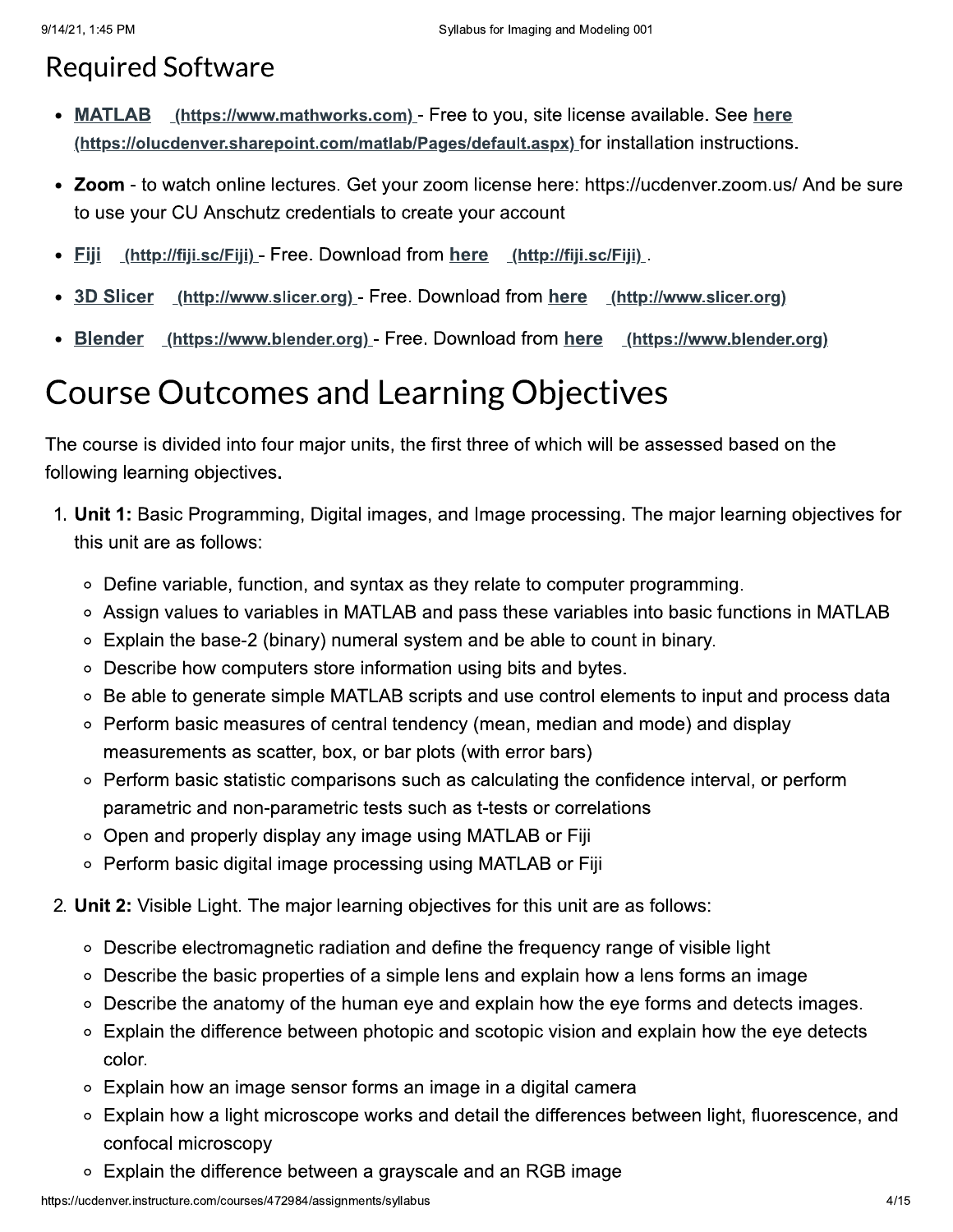- Perform image processing on RGB images
- Open and properly display 3D image datasets using MATLAB or FIJI
- Perform basic image processing steps on 3D sets
- 3. Unit 3: Medical Imaging Modalities
	- Describe how X-ray radiation is used to create images of the internal body.
	- Give a general overview on how magnetic resonance is used to create an internal image of the body
	- Describe how ultrasound is used to create internal images of the body
	- Compare and contrast the strength and weaknesses of CT scans vs MRI vs Ultrasound
	- Open and properly display DICOM images using software such as MATLAB, Fiji, and 3D Slicer
	- Model 3D structures from DICOM datasets using software such as MATLAB, Fiji, 3D Slicer, and **BLENDER**
- 4. Unit 4: Final Course Project
	- o see below

# **Final Course Project**

The final project is your opportunity to show off your new imaging and modeling say y. For this project, you will need to process and model a three-dimensional image dataset using the imaging and modeling workflow steps learned in this course. You can use any suitable anatomical dataset you can find that is available to use for educational purposes. A critical component of this project will be to develop, describe, and execute a metrological method to measure something anatomical from a threedimensional medical image dataset — for example, measuring the volume of a segmented object.

The metrology that you develop can be based on a publication. For example, in this **Anatomical Record** article (http://onlinelibrary.wiley.com/enhanced/doi/10.1002/ar.22655/), discussed here on CNN (http://thechart.blogs.cnn.com/2013/03/20/why-our-noses-are-different-shapes/?hpt=hp\_t5), the authors generate volumetric measurements to evaluate whether nasal architecture accommodates the need for effective conditioning of respired air. A feasible class project could be to generate similar measurements in the cadaveric datasets that you will receive during the course, and compare and discuss your results to the results in the publication.

This project includes two main parts: a written component and a presentation component. The written component should contain the following sections: Introduction, Methods, Results, Discussion, Citations. You can also include Supplementary Documentation that includes any pertinent MATLAB scripts, source files, or image datasets used to generate your models.

The presentation component should be 10 minutes long and there will be three minutes for questions. The presentation should give an overview of your methodology and discuss the insights you gained about your tissue system by modeling it.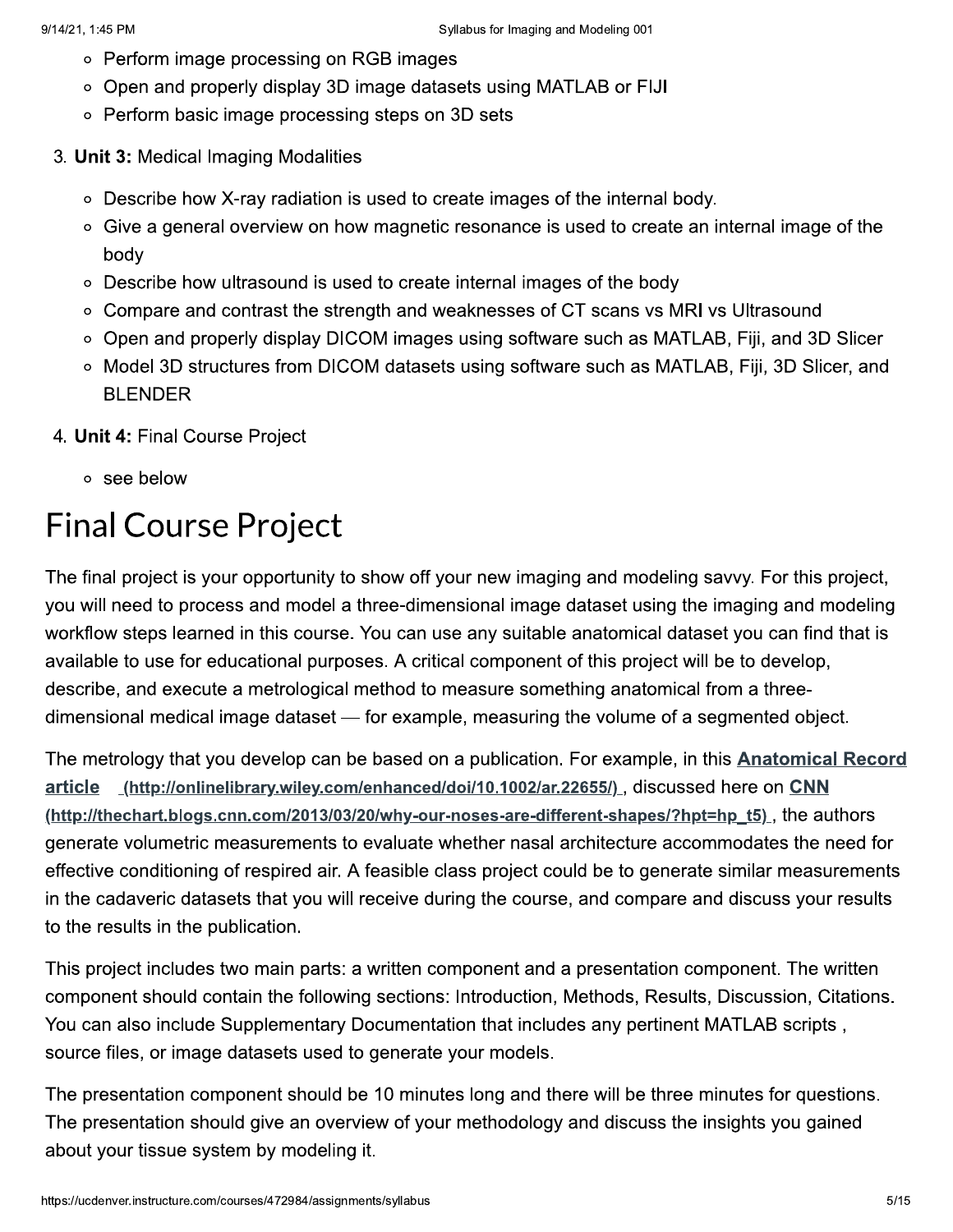This project will be evaluated on its extent, scope, clarity, and thoroughness. A grading rubric will be made available so you can plan your project.

Group Projects: Imaging and Modeling projects are rarely a one-person effort. To reflect this, group projects will be allowed. However, it is expected that each individual in the group will contribute equally to the design and implementation of the project. Moreover, the scope of a group project should be commensurately larger than an individual project. That is to say, a 3-group project should be roughly 3X the size of an individual project.

A more detailed guideline for the Final Project will be posted in the Modules section of the Canvas site.

## Assessment

| Assignments $5\%$        |     |
|--------------------------|-----|
| Quizzes                  | 20% |
| Exams                    | 50% |
| <b>Final Project 25%</b> |     |

Comments:

- There will be homework and quizzes most weeks. This course is designed to emphasize experiential learning and problem solving. Homework is typically graded based on completion and good-faith effort.
- Exams. There will be three main exams
- Final Course Project due at the end of the semester

PLEASE NOTE. The stated learning objectives above represent the minimum required level of information you will need to master to pass this course. To receive an A in this course, you will need to demonstrate an advanced level of comprehension by integrating these fundamental facts with information presented in the lectures, the Canvas Content pages, MATLAB scripts, or in class discussions or with new information that you have compiled on your own.

# **Grading Policy**

At the end of the course, a final letter grade will be assigned according to the following scale (note, this maybe different from other courses in the program). As per program policy, a minimum grade of B- is required for successful completion of the course.

#### **Grade Percentage Grade Percentage**

| A.   | $94 - 100$ |    | $C+ 77-79$ |
|------|------------|----|------------|
| A- 1 | $90 - 93$  | C. | 73–76      |
| B+   | 87–89      |    | $C-70-72$  |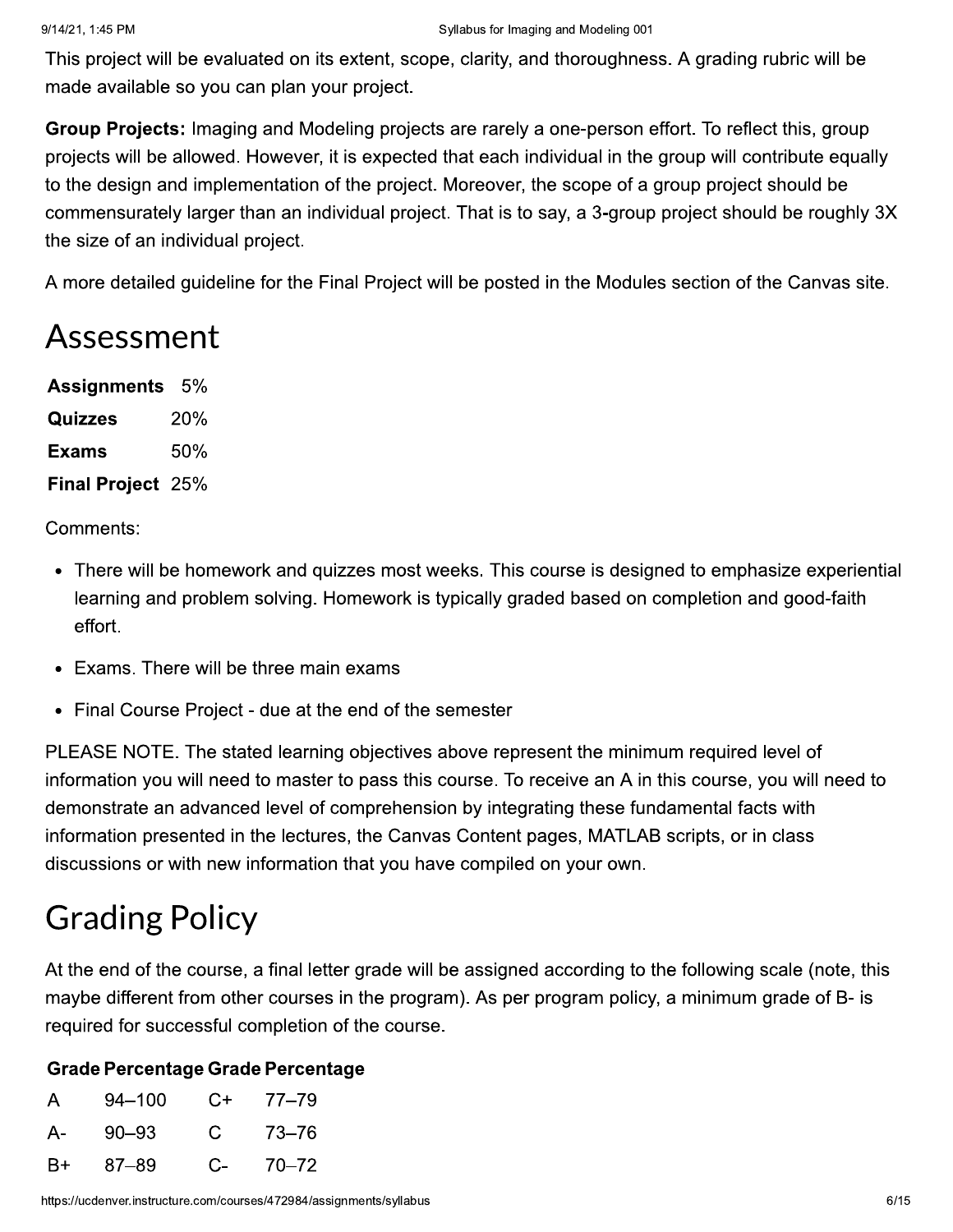**Grade Percentage Grade Percentage** 

| B. | 83–86 |      | D+ 67–69 |
|----|-------|------|----------|
| B- | 80–82 | $D-$ | 60-63    |
|    | F     | <60  |          |

PLEASE NOTE, there is a different Grading scale in I&M that for the other MHA courses. This is due to the differing evaluation tools and group-effort assessments used in Imaging and Modeling.

# **Credits**

This course is Four Credit Hours. In addition to attending all lectures and labs, you should plan to spend at least 10 hours a week outside of lecture working on the assignments for the course.

# **CANVAS**

Check your email and the CANVAS website DAILY for important notices about this course.

# **MSMHA General Course Policies**

Please refer to the student handbook for more information on these policies:

Religious Accommodation Policy: Students who anticipate the necessity of being absent from class due to the observation of major religious observance must provide advance notice to the Course Director in writing.

**Disability Accommodation Policy:** Students with documented learning and/or physical disabilities should inform the Course Director as soon as possible to discuss and arrange for reasonable accommodations. All reasonable efforts will be made to accommodate students with regard to note taking, reading assignments, and test taking.

**Equal Opportunity Policy:** In line with the goals of the University, we will maintain a work and study environment free of discrimination on the basis of race, color, sex, gender, marital status, religion, national origin, veteran status, handicap or age and to maintain an environment of respect for all.

**Recording Policy:** You are permitted to use tablets or laptop computers to take notes. In addition, you are permitted to video or audio record any or all lectures for the purpose of self-study. However, you are not permitted to use notes, tapes or other recorded data for the purposes of sale or posting on the internet.

Withdrawal Policy: Students may withdraw from a course with an ANAT prefix no later than the completion of 70% of the course (by the end of Week 12). Please contact the Course Director to discuss possibility of a course withdrawal.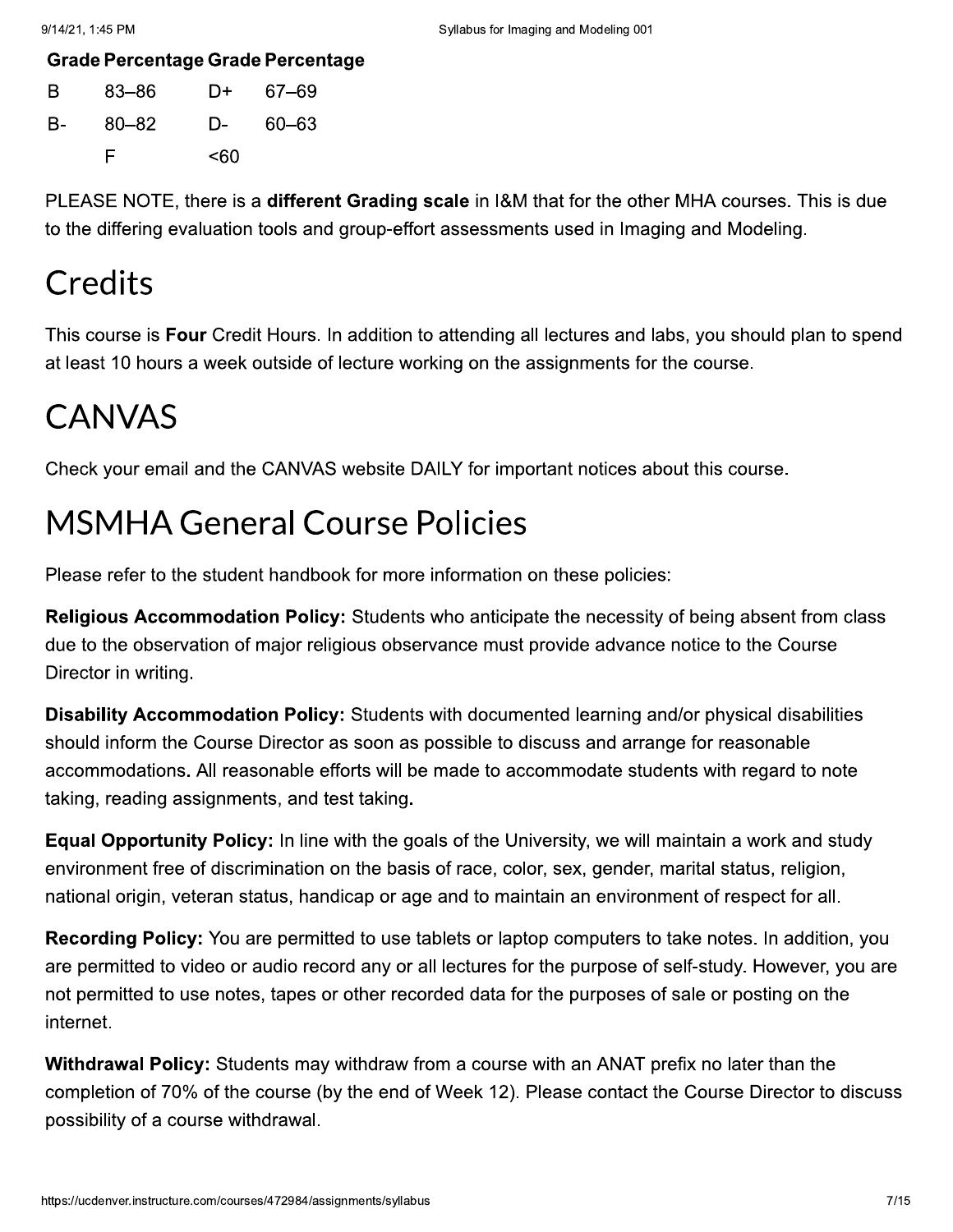Incomplete Policy: Incomplete (I) grades are not granted for low academic performance. To be eligible for an "I" grade, you must:

- 1. Successfully complete a minimum of 75% of the course
- 2. Have a special circumstance(s) beyond your control that prevents you from attending class and/or completing coursework. Documentation is required.
- 3. Make arrangements to complete missing coursework with the original instructor
- 4. If the missing coursework is not completed within 1 year from the end of the semester in which the original course was scheduled, the "I" grade will convert to an "F" grade on your official transcript.

| completing coursework. Documentation is required.                                                                                                                                                                                                                                                                                                                                                                                                                            |                        |
|------------------------------------------------------------------------------------------------------------------------------------------------------------------------------------------------------------------------------------------------------------------------------------------------------------------------------------------------------------------------------------------------------------------------------------------------------------------------------|------------------------|
| 3. Make arrangements to complete missing coursework with the original instructor                                                                                                                                                                                                                                                                                                                                                                                             |                        |
| 4. If the missing coursework is not completed within 1 year from the end of the semester in which the<br>original course was scheduled, the "I" grade will convert to an "F" grade on your official transcript.                                                                                                                                                                                                                                                              |                        |
| Resolution of Conflicts Policy: Good faith efforts will be made by students, faculty, and program and<br>university administration to settle all appeals, complaints and grievances on an informal basis. Such<br>efforts include conferences between the persons directly involved and others who may help solve the<br>problems. Formal conflict resolution policies are detailed in the policies and procedures of the Graduate<br>School, University of Colorado Denver. |                        |
| <b>Details</b>                                                                                                                                                                                                                                                                                                                                                                                                                                                               | <b>Due</b>             |
| 國<br><b>UNIT 1 - MATLAB Onramp</b><br>due by 11:59pm due thttps://ucdenver.instructure.com/courses/472984/assignments/1168550)                                                                                                                                                                                                                                                                                                                                               |                        |
| <b>I&amp;M Class</b><br>(https://ucdenver.instructure.com/calendar?<br>event id=235504&include contexts=course 472984)                                                                                                                                                                                                                                                                                                                                                       | 1pm to 3pm             |
| 國<br><b>UNIT 1 - Reading 1</b><br>due by 1pm (https://ucdenver.instructure.com/courses/472984/assignments/1168552)                                                                                                                                                                                                                                                                                                                                                           |                        |
| <b>I&amp;M Class</b><br>(https://ucdenver.instructure.com/calendar?<br>event id=235561&include contexts=course 472984)                                                                                                                                                                                                                                                                                                                                                       | 1pm to $3:30$ pm       |
| 國<br><b>UNIT 1 - Reading 2</b><br>due by 1pm dustructure.com/courses/472984/assignments/1168553).                                                                                                                                                                                                                                                                                                                                                                            |                        |
|                                                                                                                                                                                                                                                                                                                                                                                                                                                                              |                        |
|                                                                                                                                                                                                                                                                                                                                                                                                                                                                              | <b>Course Summary:</b> |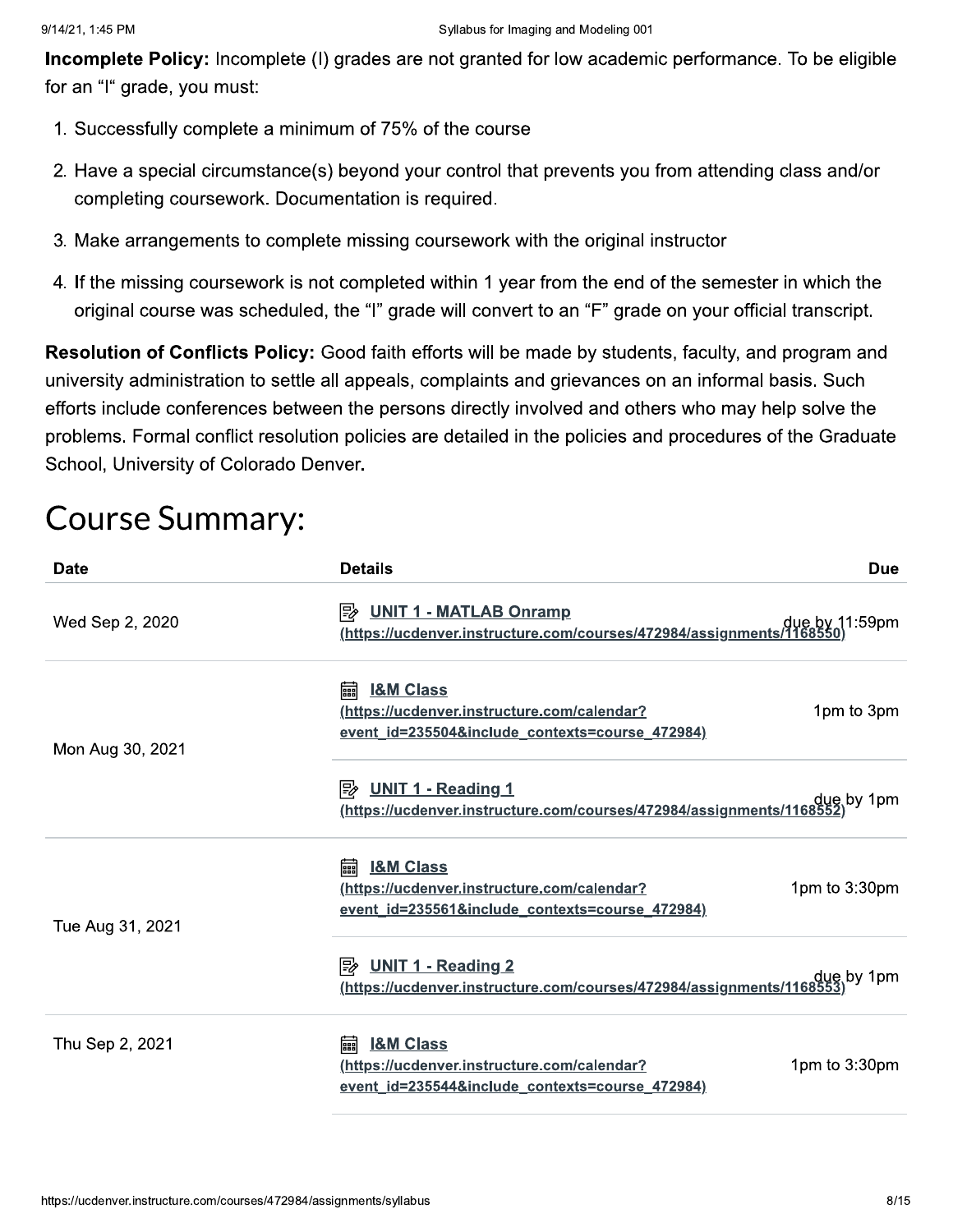| <b>Date</b>      | <b>Details</b>                                                                                                                                                                  | <b>Due</b> |
|------------------|---------------------------------------------------------------------------------------------------------------------------------------------------------------------------------|------------|
|                  | <b>B</b> UNIT 1 - Reading 3                                                                                                                                                     |            |
|                  |                                                                                                                                                                                 |            |
| Mon Sep 6, 2021  | <b>NO CLASS - Labor Day</b><br>圇<br>(https://ucdenver.instructure.com/calendar?                                                                                                 | 1pm to 3pm |
|                  | event id=235530&include contexts=course 472984)                                                                                                                                 |            |
|                  | <b>I&amp;M Class</b><br>扁<br>1pm to 3:30pm<br>(https://ucdenver.instructure.com/calendar?<br>event id=235512&include contexts=course 472984)                                    |            |
| Tue Sep 7, 2021  | <b>E</b> UNIT 1 - MATLAB Grader<br><b>Assignments</b><br>(https://ucdenver.instructure.com/courses/472984/assignments/1168549)                                                  | due by 1pm |
|                  | <b>B</b> UNIT 1 - Reading 4<br>due by 1pm (https://ucdenver.instructure.com/courses/472984/assignments/1168555)                                                                 |            |
|                  | <b>B</b> UNIT 1 - Reading 5<br>due by 1pm dustructure.com/courses/472984/assignments/1168556).                                                                                  |            |
| Thu Sep 9, 2021  | <b>I&amp;M Class</b><br>匾<br>1pm to 3:30pm<br>(https://ucdenver.instructure.com/calendar?<br>event id=235546&include contexts=course 472984)                                    |            |
|                  | <b>B</b> UNIT 1 - Fizz Buzz Problem<br>due by 1pm due thttps://ucdenver.instructure.com/courses/472984/assignments/1168547                                                      |            |
| Mon Sep 13, 2021 | <b>EXAM - UNIT ONE</b><br>酾<br>(https://ucdenver.instructure.com/calendar?<br>event_id=235527&include_contexts=course_472984)                                                   | 1pm to 2pm |
|                  | <b>B</b> UNIT 1 - Reading 6<br>due by 1pm (https://ucdenver.instructure.com/courses/472984/assignments/1168557)                                                                 |            |
|                  | <b>E</b> UNIT 1 - Tables and Plots<br>due by 1pm dustructure.com/courses/472984/assignments/1168558).<br>(https://ucdenver.instructure.com/courses/472984/assignments/1168558). |            |
|                  | <b>B</b> UNIT 1: Variable Indexing<br>due by 1pm dustructure.com/courses/472984/assignments/1168542).                                                                           |            |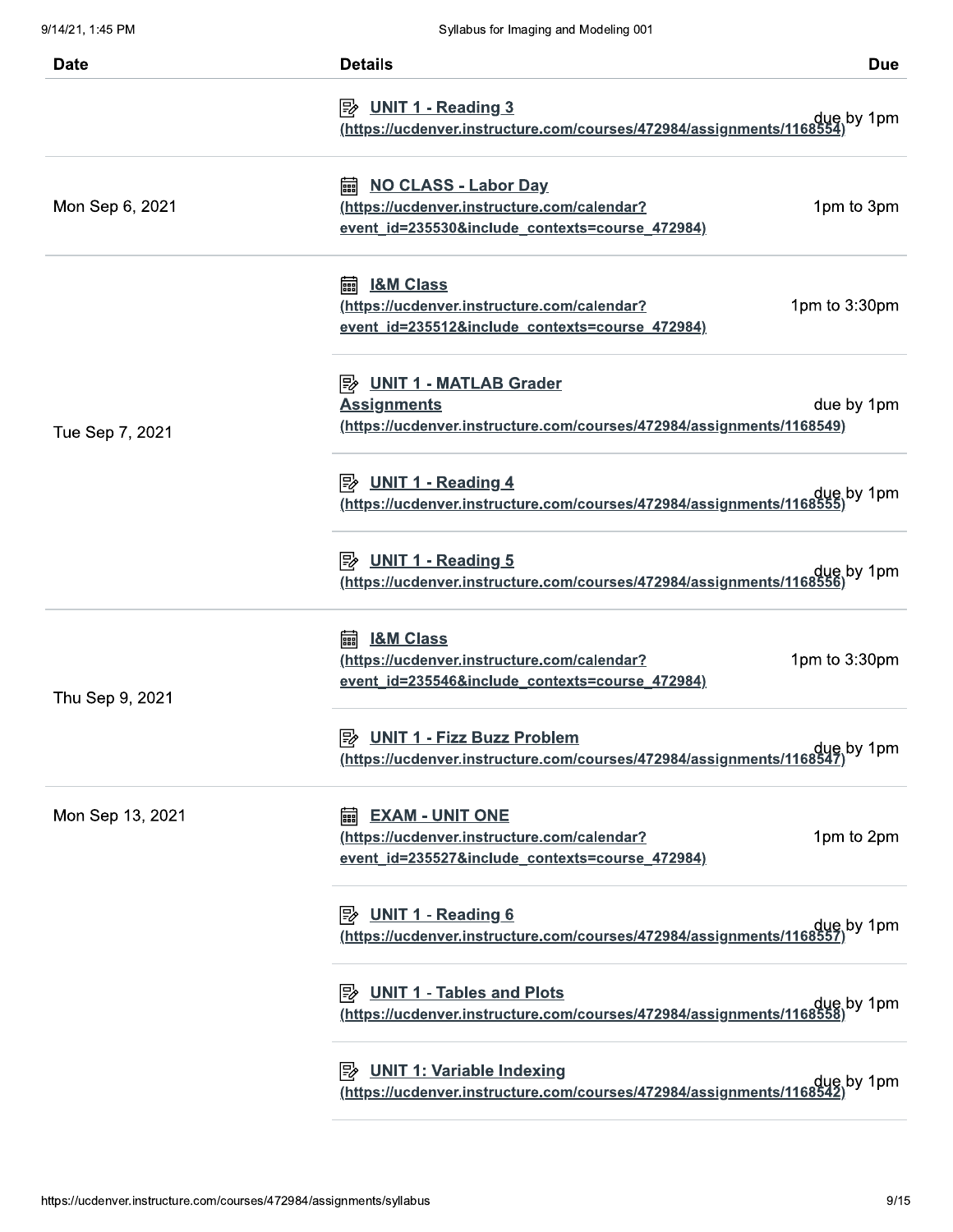| 9/14/21, 1:45 PM | Syllabus for Imaging and Modeling 001                                                                                            |               |
|------------------|----------------------------------------------------------------------------------------------------------------------------------|---------------|
| <b>Date</b>      | <b>Details</b>                                                                                                                   | <b>Due</b>    |
|                  | <b>B</b> UNIT 1 - EXAM<br>due by 5pm (https://ucdenver.instructure.com/courses/472984/assignments/1168546).                      |               |
| Tue Sep 14, 2021 | <b>I&amp;M Class</b><br>霝<br>https://ucdenver.instructure.com/calendar?<br>event_id=235514&include_contexts=course_472984)       | 1pm to 3:30pm |
|                  | <b>Functions, and Visualizations</b><br>(https://ucdenver.instructure.com/courses/472984/assignments/1168535)                    | due by 1pm    |
|                  | <b>I&amp;M Class</b><br>扁<br>(https://ucdenver.instructure.com/calendar?<br>event_id=235547&include_contexts=course_472984)      | 1pm to 3:30pm |
|                  | $\mathbb{R}$ UNIT 1 - Digital Images<br>due by 1pm (https://ucdenver.instructure.com/courses/472984/assignments/1168545)         |               |
| Thu Sep 16, 2021 | <b>B</b> UNIT 1 - MATLAB Onramp<br><b>Certificate</b><br>(https://ucdenver.instructure.com/courses/472984/assignments/1168551)   | due by 1pm    |
|                  | $\mathbb{R}$ UNIT 1: Digital Images<br>due by 3pm (https://ucdenver.instructure.com/courses/472984/assignments/1168543).         |               |
|                  | <b>B</b> UNIT 1 - Image Enhancement<br>and Segmentation<br>(https://ucdenver.instructure.com/courses/472984/assignments/1168548) | due by 5pm    |
| Mon Sep 20, 2021 | <b>I&amp;M Class</b><br>圇<br>(https://ucdenver.instructure.com/calendar?<br>event_id=235506&include_contexts=course_472984)      | 1pm to 3pm    |
| Tue Sep 21, 2021 | <b>I&amp;M Class</b><br>翩<br>(https://ucdenver.instructure.com/calendar?<br>event id=235515&include contexts=course 472984)      | 1pm to 3:30pm |
| Thu Sep 23, 2021 | <b>I&amp;M Class</b><br>匾<br>(https://ucdenver.instructure.com/calendar?<br>event_id=235548&include_contexts=course_472984)      | 1pm to 3:30pm |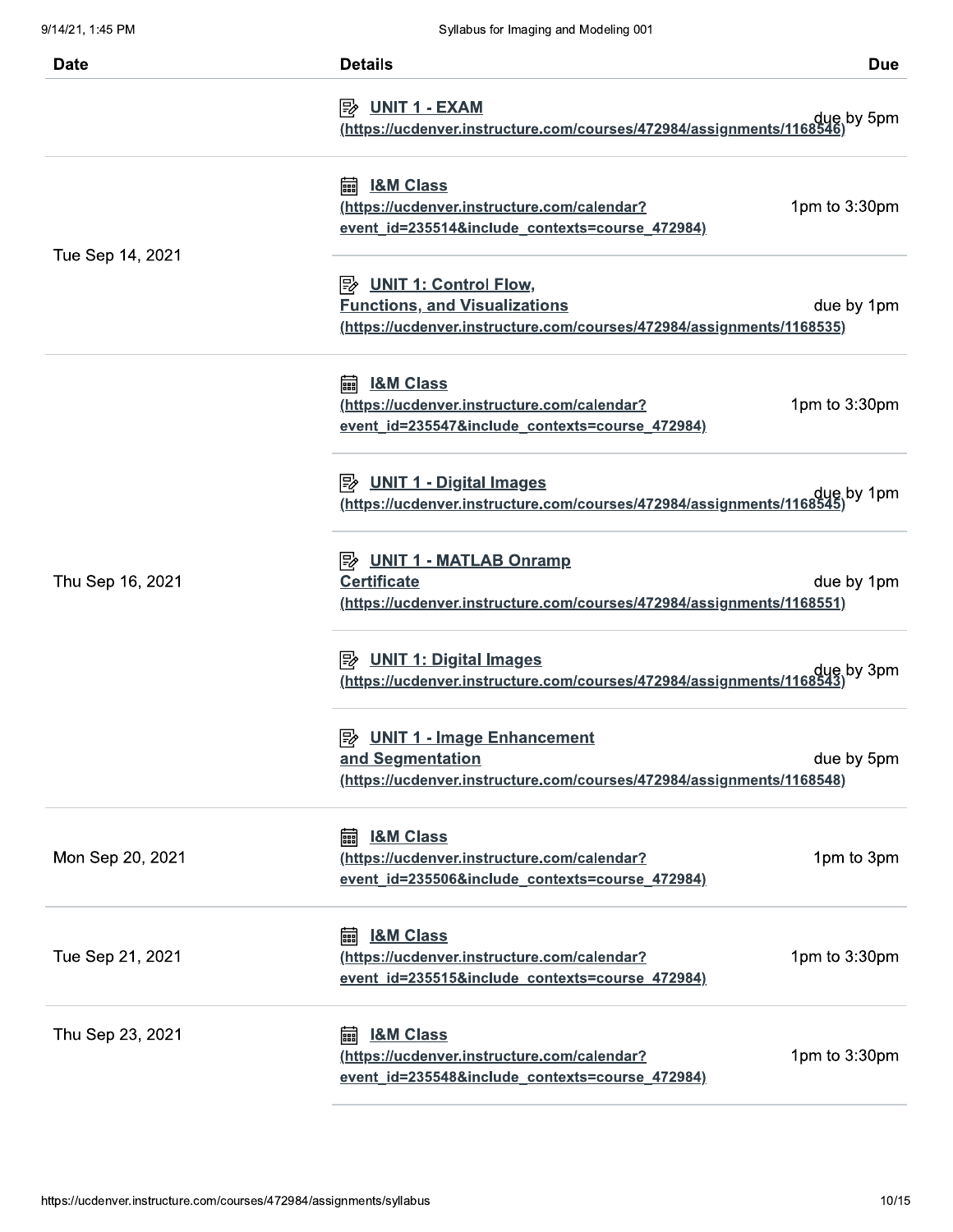| <b>Date</b>      | <b>Details</b><br><b>Due</b>                                                     |
|------------------|----------------------------------------------------------------------------------|
|                  | $\Rightarrow$ UNIT 2: Light and Color                                            |
|                  | models<br>due by 1pm                                                             |
|                  | (https://ucdenver.instructure.com/courses/472984/assignments/1168538)            |
|                  | <b>I&amp;M Class</b><br>匾                                                        |
|                  | 1pm to 3pm<br>(https://ucdenver.instructure.com/calendar?                        |
| Mon Sep 27, 2021 | event id=235507&include contexts=course 472984)                                  |
|                  | <b>B</b> UNIT 2 - Homework 1, RGB                                                |
|                  | <b>HSV Image Exercises</b><br>due by 1pm                                         |
|                  | (https://ucdenver.instructure.com/courses/472984/assignments/1168560)            |
|                  | <b>I&amp;M Class</b><br>匾                                                        |
| Tue Sep 28, 2021 | 1pm to 3:30pm<br>(https://ucdenver.instructure.com/calendar?                     |
|                  | event id=235516&include contexts=course 472984)                                  |
|                  | <b>I&amp;M Class</b><br>酾                                                        |
|                  | (https://ucdenver.instructure.com/calendar?<br>1pm to 3:30pm                     |
| Thu Sep 30, 2021 | event_id=235549&include_contexts=course_472984)                                  |
|                  | <b>B</b> UNIT 2 - Digital Photography                                            |
|                  | due by 3pm (https://ucdenver.instructure.com/courses/472984/assignments/1168537) |
|                  | <b>I&amp;M Class</b><br>匾                                                        |
|                  | 1pm to 3pm<br>(https://ucdenver.instructure.com/calendar?                        |
| Mon Oct 4, 2021  | event id=235508&include contexts=course 472984)                                  |
|                  | <u> UNIT 2 - Homework 2 -</u><br> 5∕∕                                            |
|                  | <b>Microscopy Images</b><br>due by 1:15pm                                        |
|                  | (https://ucdenver.instructure.com/courses/472984/assignments/1168561)            |
|                  | <b>I&amp;M Class</b><br>扁                                                        |
| Tue Oct 5, 2021  | 1pm to 3:30pm<br>https://ucdenver.instructure.com/calendar?                      |
|                  | event id=235517&include contexts=course 472984)                                  |
|                  | <b>I&amp;M Class</b><br>翩                                                        |
|                  | 1pm to 3pm<br>(https://ucdenver.instructure.com/calendar?                        |
| Thu Oct 7, 2021  | event id=235550&include contexts=course 472984)                                  |
|                  | <b>UNIT 2 - Microscopy</b><br>∣╬                                                 |
|                  | due by 1pm (https://ucdenver.instructure.com/courses/472984/assignments/1168536) |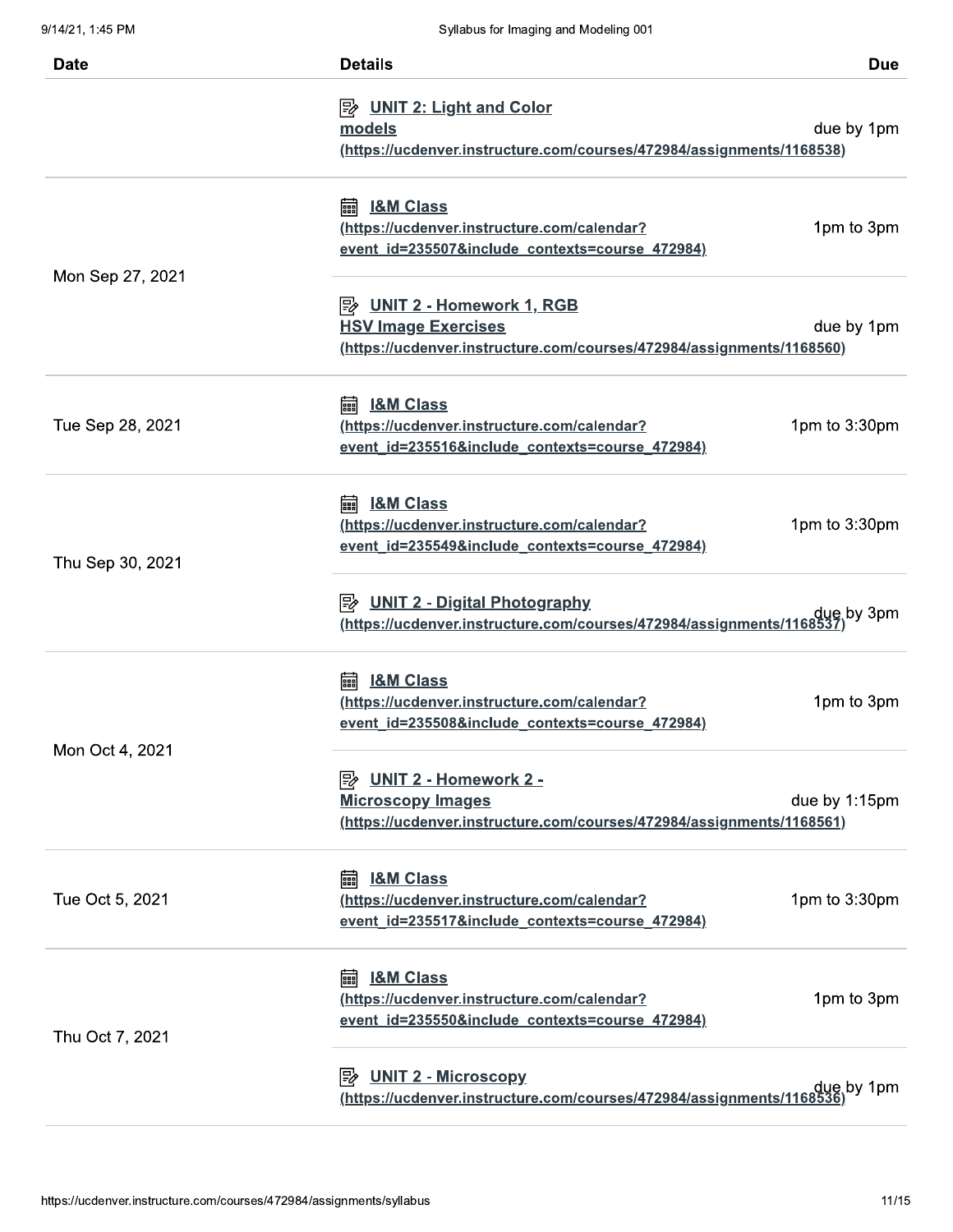|                  | <b>Details</b>                                                                                      |               |
|------------------|-----------------------------------------------------------------------------------------------------|---------------|
| <b>Date</b>      |                                                                                                     | <b>Due</b>    |
|                  | <b>EXAM TWO</b><br>霝<br>(https://ucdenver.instructure.com/calendar?                                 |               |
|                  | event_id=235528&include_contexts=course_472984)                                                     | 1pm to 2pm    |
| Mon Oct 11, 2021 |                                                                                                     |               |
|                  | 國<br><b>UNIT 2 - EXAM</b>                                                                           |               |
|                  | due by 5pm <u>)</u><br><u>(https://ucdenver.instructure.com/courses/472984/assignments/1168559)</u> |               |
|                  | <b>I&amp;M Class</b><br>扁                                                                           |               |
| Tue Oct 12, 2021 | (https://ucdenver.instructure.com/calendar?                                                         | 1pm to 3:30pm |
|                  | event id=235518&include contexts=course 472984)                                                     |               |
|                  | 龠<br><b>I&amp;M Class</b>                                                                           |               |
|                  | (https://ucdenver.instructure.com/calendar?                                                         | 1pm to 3:30pm |
|                  | event id=235551&include contexts=course 472984)                                                     |               |
| Thu Oct 14, 2021 | $\mathbb{R}$ UNIT 2 - Photography                                                                   |               |
|                  | <b>Assignment</b>                                                                                   | due by 1pm    |
|                  | (https://ucdenver.instructure.com/courses/472984/assignments/1168562)                               |               |
|                  | <b>I&amp;M Class</b>                                                                                |               |
| Mon Oct 18, 2021 | (https://ucdenver.instructure.com/calendar?                                                         | 1pm to 3pm    |
|                  | event id=235503&include contexts=course 472984)                                                     |               |
|                  | <b>I&amp;M Class</b><br>酾                                                                           |               |
| Tue Oct 19, 2021 | (https://ucdenver.instructure.com/calendar?                                                         | 1pm to 3:30pm |
|                  | event id=235519&include contexts=course 472984)                                                     |               |
|                  | <b>I&amp;M Class</b><br>翩                                                                           |               |
| Thu Oct 21, 2021 | (https://ucdenver.instructure.com/calendar?                                                         | 1pm to 3:30pm |
|                  | event_id=235552&include_contexts=course_472984)                                                     |               |
|                  | <b>I&amp;M Class</b><br>翩                                                                           |               |
| Mon Oct 25, 2021 | (https://ucdenver.instructure.com/calendar?                                                         | 1pm to 3pm    |
|                  | event id=235509&include contexts=course 472984)                                                     |               |
|                  | <b>I&amp;M Class</b><br>翩                                                                           |               |
| Tue Oct 26, 2021 | (https://ucdenver.instructure.com/calendar?                                                         | 1pm to 3:30pm |
|                  | event id=235520&include contexts=course 472984)                                                     |               |
| Thu Oct 28, 2021 | <b>I&amp;M Class</b><br>扁                                                                           |               |
|                  | (https://ucdenver.instructure.com/calendar?                                                         | 1pm to 3:30pm |
|                  | event id=235553&include contexts=course 472984)                                                     |               |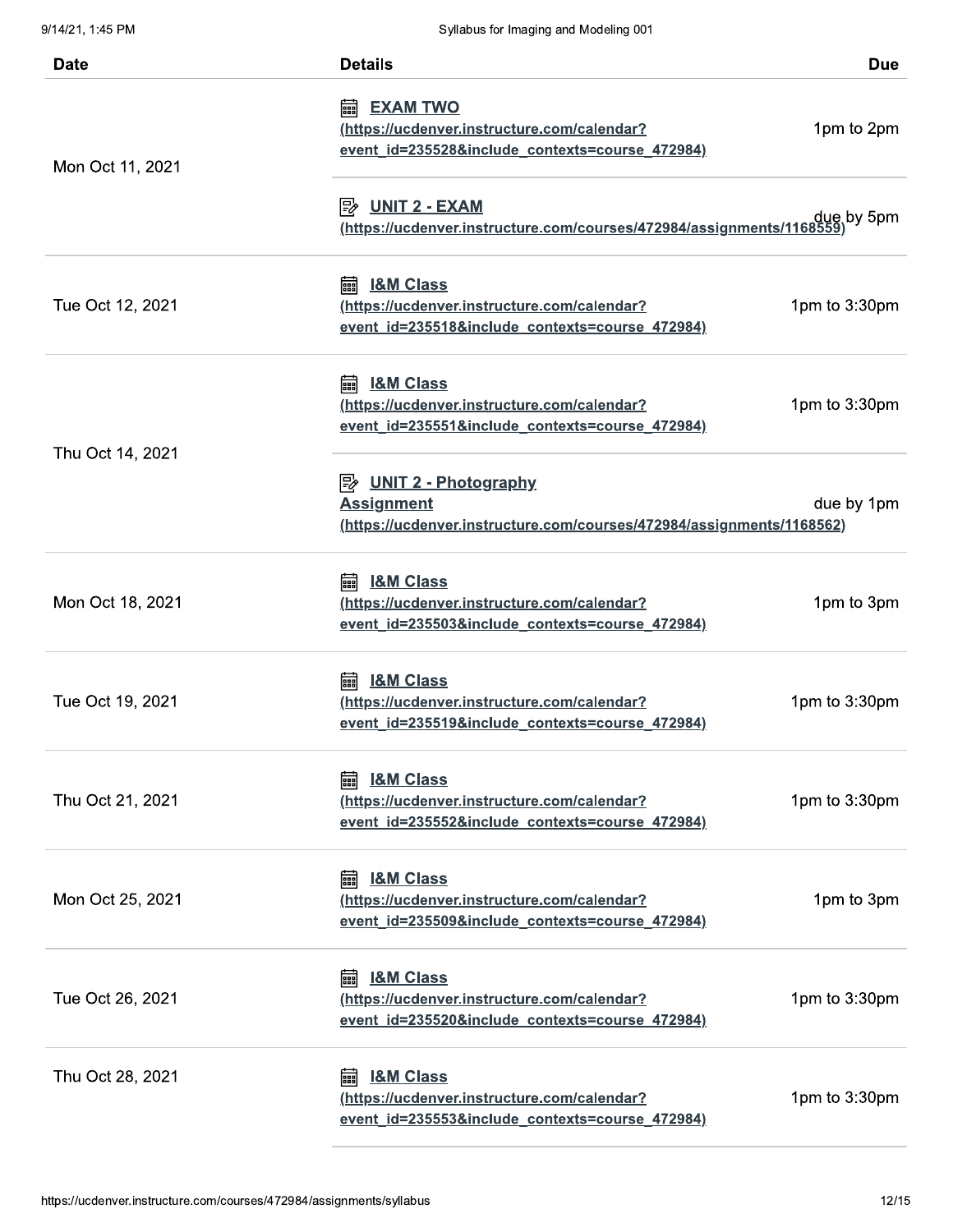| <b>Date</b>     | <b>Details</b><br><b>Due</b>                                                                                   |
|-----------------|----------------------------------------------------------------------------------------------------------------|
|                 |                                                                                                                |
|                 | <b>E</b> UNIT 3 - Create A Sketchfab                                                                           |
|                 | due by 1pm<br>account<br>(https://ucdenver.instructure.com/courses/472984/assignments/1168564)                 |
|                 |                                                                                                                |
|                 | <b>I&amp;M Class</b><br>扁                                                                                      |
| Mon Nov 1, 2021 | 1pm to 3pm<br>(https://ucdenver.instructure.com/calendar?                                                      |
|                 | event_id=235510&include_contexts=course_472984)                                                                |
|                 | <b>I&amp;M Class</b><br>扁                                                                                      |
| Tue Nov 2, 2021 | 1pm to 3:30pm<br>(https://ucdenver.instructure.com/calendar?                                                   |
|                 | event id=235521&include contexts=course 472984)                                                                |
|                 | 翩<br><b>I&amp;M Class</b>                                                                                      |
|                 | 1pm to 3:30pm<br>(https://ucdenver.instructure.com/calendar?                                                   |
|                 | event id=235554&include contexts=course 472984)                                                                |
|                 |                                                                                                                |
|                 | ι<br>UNIT 3 - QUIZ - MRI and<br><b>Ultrasound</b><br>due by 1pm                                                |
|                 | (https://ucdenver.instructure.com/courses/472984/assignments/1168539)                                          |
| Thu Nov 4, 2021 |                                                                                                                |
|                 | <b>B</b> UNIT 3 - Radiography, CT, and                                                                         |
|                 | <b>Nuclear Medicine</b><br>due by 1pm<br>(https://ucdenver.instructure.com/courses/472984/assignments/1168540) |
|                 |                                                                                                                |
|                 | <b>UNIT 3 - Slicer Models</b><br> ≅≽                                                                           |
|                 | due by 3:30pm<br><u>(https://ucdenver.instructure.com/courses/472984/assignments/1168566)</u>                  |
|                 | <b>UNIT 3 - EXAM - GROUP Effort</b><br> ≅≽                                                                     |
|                 | due by 9am<br>(https://ucdenver.instructure.com/courses/472984/assignments/1168565).                           |
|                 | <b>EXAM THREE</b><br>扁                                                                                         |
|                 | 1pm to 2pm<br>(https://ucdenver.instructure.com/calendar?                                                      |
| Mon Nov 8, 2021 | event_id=235529&include_contexts=course_472984)                                                                |
|                 |                                                                                                                |
|                 | $\Rightarrow$ UNIT 3 - EXAM - Individual<br>due by 6pm<br><b>Effort</b>                                        |
|                 | (https://ucdenver.instructure.com/courses/472984/assignments/1168541)                                          |
|                 |                                                                                                                |
| Tue Nov 9, 2021 | <b>I&amp;M Class</b><br>扁<br>1pm to 3:30pm<br>(https://ucdenver.instructure.com/calendar?                      |
|                 | event_id=235522&include_contexts=course_472984)                                                                |
|                 |                                                                                                                |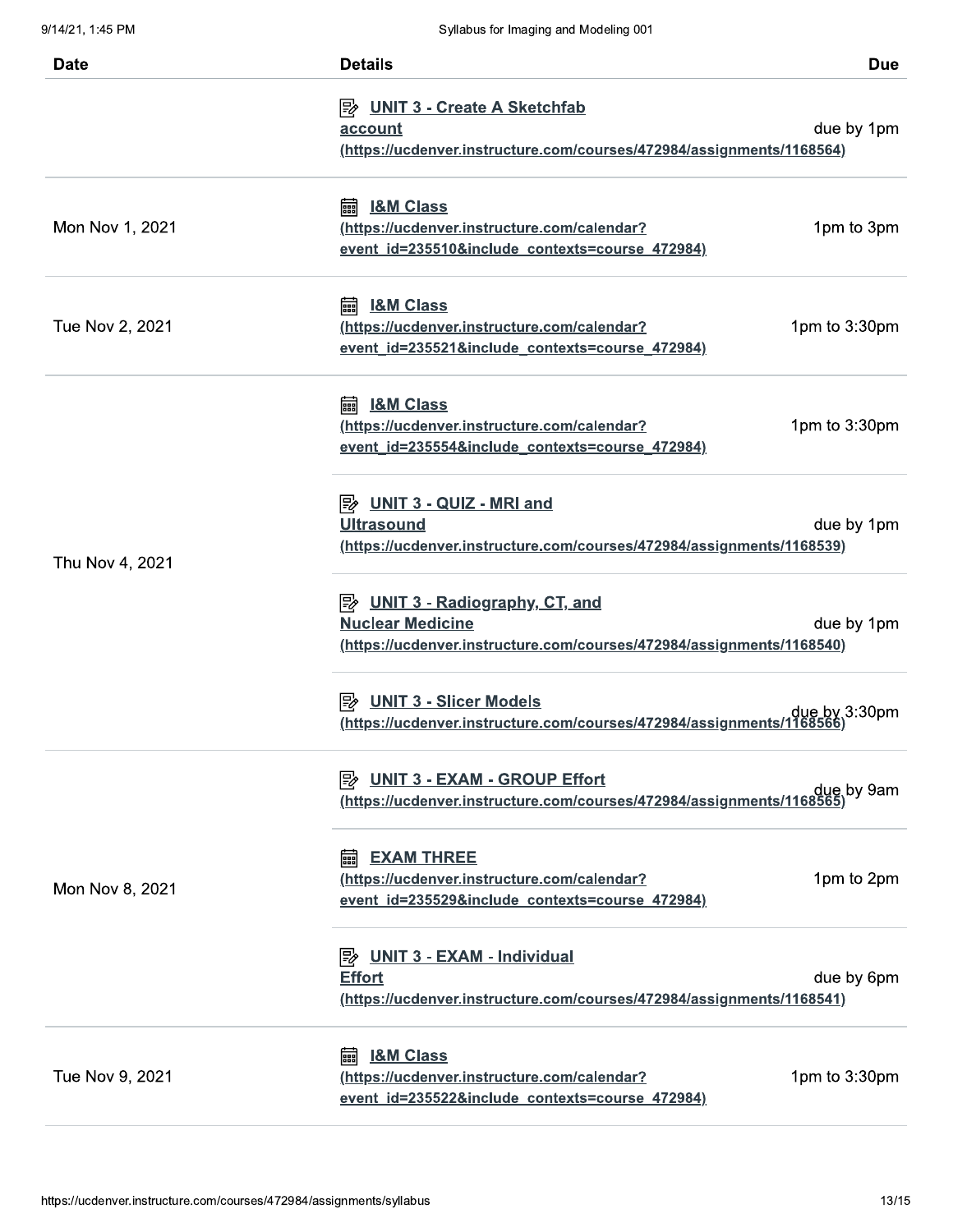| Syllabus for Imaging and Modeling 001                                                                                       |                                                                       |
|-----------------------------------------------------------------------------------------------------------------------------|-----------------------------------------------------------------------|
| <b>Details</b>                                                                                                              | <b>Due</b>                                                            |
| 霝<br><b>I&amp;M Class</b><br>(https://ucdenver.instructure.com/calendar?<br>event_id=235555&include_contexts=course_472984) | 1pm to 3:30pm                                                         |
| 扁<br><b>I&amp;M Class</b><br>(https://ucdenver.instructure.com/calendar?<br>event id=235679&include contexts=course 472984) | 1pm to 3pm                                                            |
| <b>I&amp;M Class</b><br>扁<br>(https://ucdenver.instructure.com/calendar?<br>event id=235523&include contexts=course 472984) | 1pm to 3:30pm                                                         |
| 扁<br><b>I&amp;M Class</b><br>(https://ucdenver.instructure.com/calendar?<br>event id=235556&include contexts=course 472984) | 1pm to 3:30pm                                                         |
| $\mathbb{R}$ UNIT 3 - BLENDER - Make that<br>Donut                                                                          | due by 1pm                                                            |
| 圇<br><b>NO Class</b><br>(https://ucdenver.instructure.com/calendar?<br>event id=235526&include contexts=course 472984)      | 1pm to 3pm                                                            |
| <b>NO Class</b><br>匾<br>(https://ucdenver.instructure.com/calendar?<br>event id=235525&include contexts=course 472984)      | 1pm to 3pm                                                            |
| <b>I&amp;M Class</b><br>圇<br>(https://ucdenver.instructure.com/calendar?<br>event id=235511&include contexts=course 472984) | 1pm to 3pm                                                            |
| <b>I&amp;M Class</b><br>翩<br>(https://ucdenver.instructure.com/calendar?<br>event id=235524&include contexts=course 472984) | 1pm to 3:30pm                                                         |
| <b>I&amp;M CLASS</b><br>翩<br>(https://ucdenver.instructure.com/calendar?<br>event id=235558&include contexts=course 472984) | 1pm to 3:30pm                                                         |
| <b>I&amp;M Class</b><br>圇<br>(https://ucdenver.instructure.com/calendar?<br>event id=236712&include contexts=course 472984) | 1pm to 3pm                                                            |
|                                                                                                                             | (https://ucdenver.instructure.com/courses/472984/assignments/1168563) |